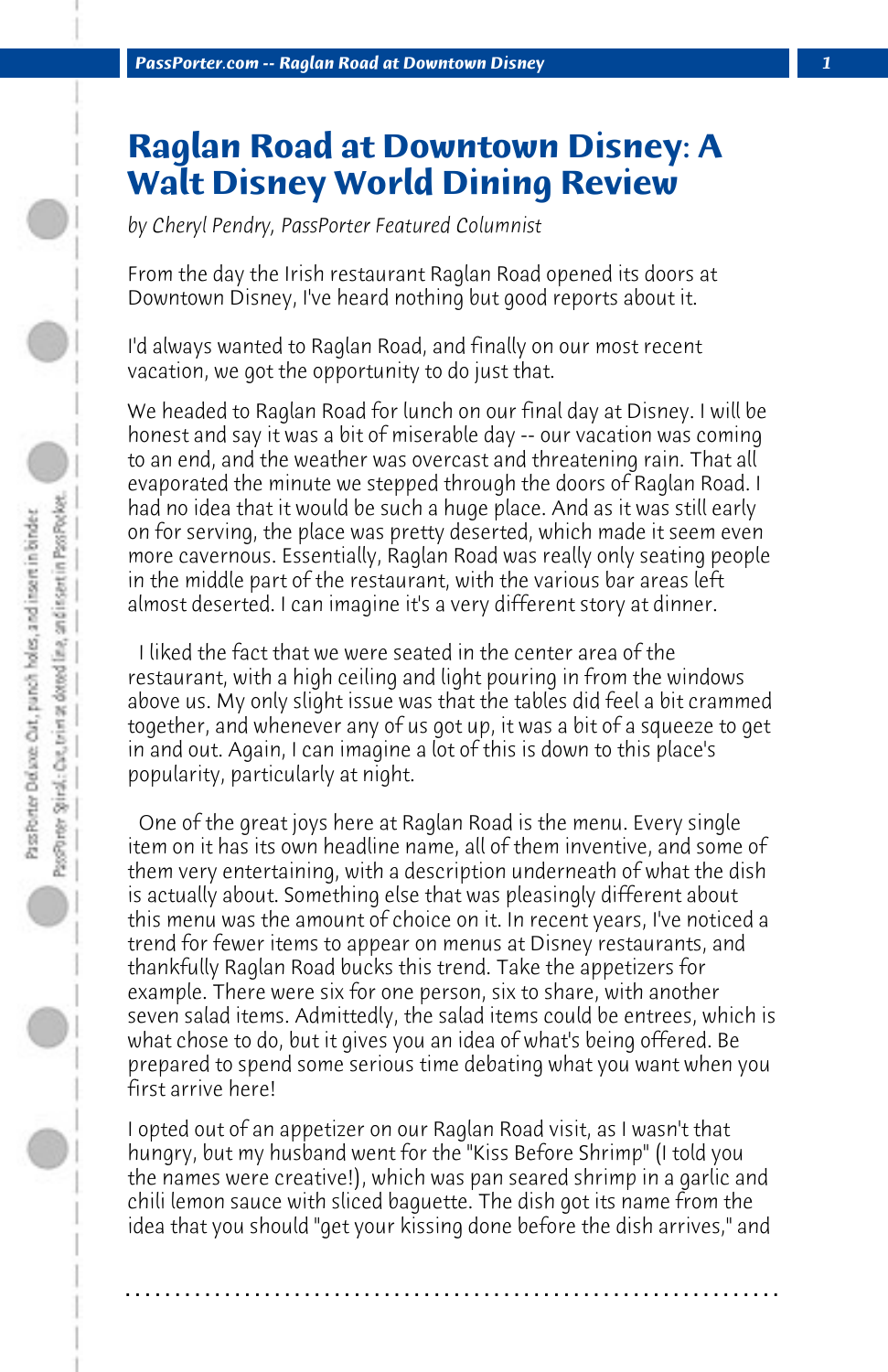when it arrived, I tasted it and I could see why it came with that warning. It certainly had a real kick to it, and it's not for anyone who, like me, isn';t keen on spicy food.

 Some of the other Raglan Road appetizers available when we visited included Mighty Mussels, half a pound of fresh Blue Hill Bay mussels in a coconut infused curry broth; Tart Art, an asparagus and goat's cheese tart with garden peas, leeks and lemon oil dressed arugula; and Salmon Swoon, choice Irish smoked salmon served with capers, shallots, and crème fraiche. The sharing items included Scallop Forest, Georges Bank scallops in a golden batter served with citrus lime dipping sauce and sweet chili jam; Nom Nom Wings, sweet 'n' spicy wings tossed in a honey, chili flake, soy and ginger sauce; and Smokie City, creamy battered haddock and Dubliner cheese dip with potatoes, tomatoes and grilled crostini.

 For my entree, I had the Go(at) Fig(ure), an Irish goat's cheese terrine, made with sauteed garlic, shallots, shitake mushrooms in a herb breadcrumb crust, served with a fig jam, roasted beets, and toasted walnuts, with mixed greens. I took the option to add shrimp to this dish, and there was certainly plenty for the dish to be a light entree.

 My husband had the keen eye for a shepherd's pie, which was described as giving the traditional shepherd's pie a little makeover with "our contemporary twist to this favourite dish," and when it turned up, we could see what they meant. It had obviously been cooked in a little terrine dish, which gave it a unique appearance.

 Other options you could indulge in included a wonderful selection of "sangers" or sandwiches, with varied flavors such as lobster and avocado with pancetta, steak, roast ribeye of beef, and Portobello mushrooms and Dubliner cheese. Traditional entrees included fish and chips, the Raglan Risotto, a butternut squash risotto with shitake mushrooms; Cluck Curry (chicken breast in a curry broth), Kevin's Heavenly Ham (Irish Mist-glazed loin of bacon), Gnocchi See Gnocchi Do (with seared scallops and pork belly), Sod the Stew (beef stew infused with Guinness), a freshly baked pie of the day, and Banger and Booz (Guinness and onion banger on mash with beef stew). As you can see, there are certainly lots of hearty choices on the menu here.

 One thing immediately stood out when I turned my attention to the Raglan Road dessert menu, the Dunbroody Kiss, Chef Dundon's gift to America. It intrigued me, as all the description said was "chocolate, add more chocolate, then add some more." Although, at first glance, it didn't look overly impressive, it was exceptionally rich, and I enjoyed every mouthful of mine.

**. . . . . . . . . . . . . . . . . . . . . . . . . . . . . . . . . . . . . . . . . . . . . . . . . . . . . . . . . . . . . . . . . .**